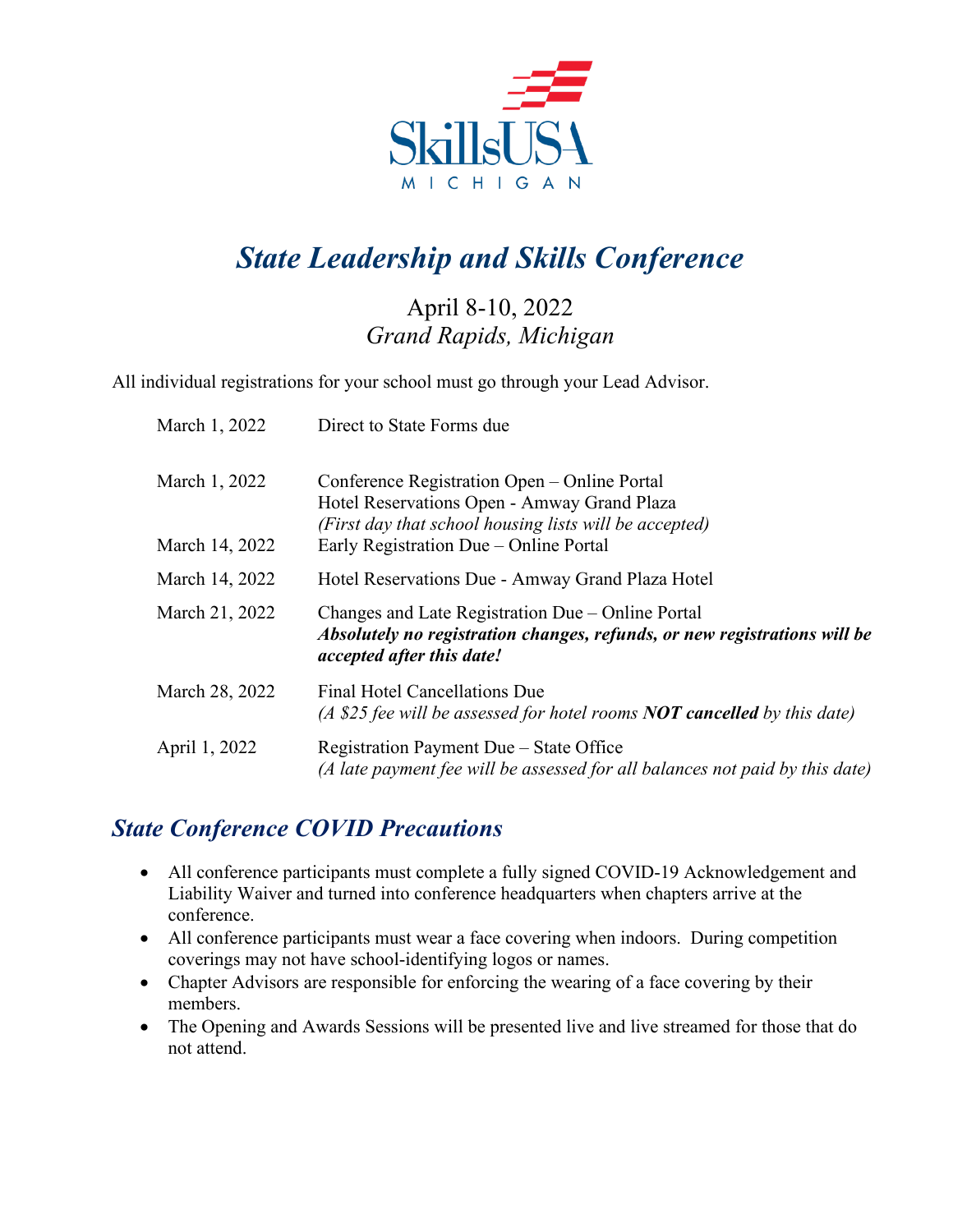

## *Required Forms to be turned in at Conference Headquarters*

#### **1. Participant Code of Conduct Form**

All conference participants will be required to complete and turn in this fully signed form when arriving at the conference. Failure to turn in a Participant Code of Conduct Form for each person attending the conference (students, advisors, observers, etc.) will disqualify the person (whose form is missing) from conference activities, including competition. Please make of copy of these forms to submit to our office. The originals are to remain with the Lead Advisor at the conference.

Please make sure that all persons attending the conference are familiar with the Participant Code of Conduct. The Participant Code of Conduct is for the protection of you, your students, your school, and SkillsUSA Michigan.

## **2. COVID-19 Waiver and Liability Form**

All conference participants will be required to complete and turn in this fully signed form when arriving at the conference.

## *Supervision*

The Advisor's Council has determined that there should be adequate supervision for the students provided by each school.

- One  $(1)$  adult is responsible for every ten  $(10)$  students attending the conference. Please be sure to register the appropriate number of advisors from your school.
- Each school will decide which advisors are to be responsible for which students.
- Accountability for any student's misconduct will be the direct responsibility of the advisor in charge of his/her designee.
- Advisors should always have available the name, address, and phone number of the parents/guardians of each student they are responsible for.
- Advisors may be asked to help/volunteer during the State Conference.

## **Conference Headquarters**

Amway Grand Plaza Hotel, Second Floor Center Concourse Registration Desk 187 Monroe NW, Grand Rapids, MI 49503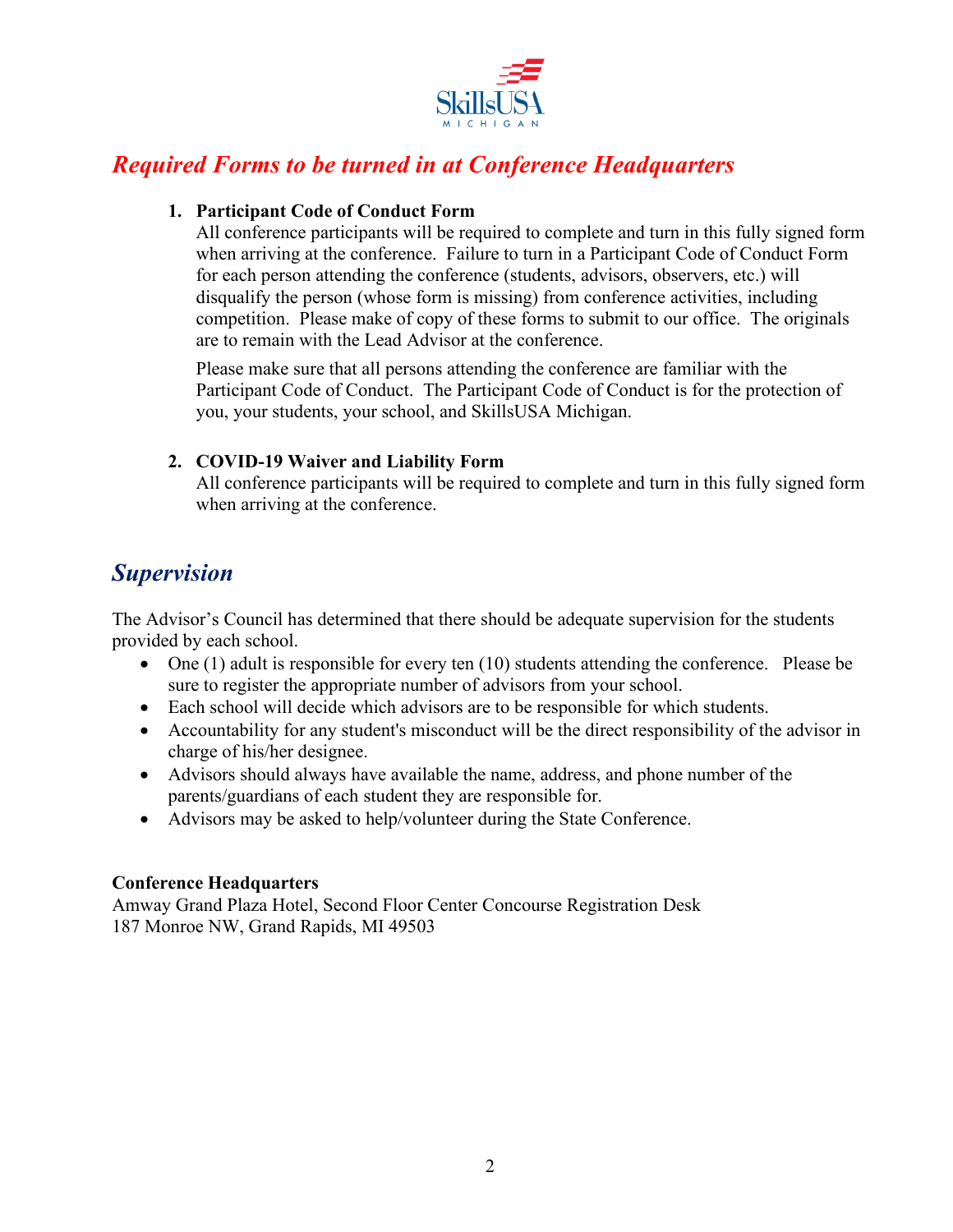

## *Registration Information*

## **Membership**

All students and advisors must be **paid** members of SkillsUSA Michigan by January 31, 2022, to participate at the State Conference.

### **Registration Fee**

All registrations must be made via the online conference registration system at [http://skillsusa-register.org](http://skillsusa-register.org/)

- Early Registration Fee (registration submitted by March 14, 2022) The conference registration fee is **\$75.00** for each person attending the conference. This is for all submitted participants: students, delegates, advisors, administrators, etc.
- Late Registration Fee (between March 14-21, 2022) The conference registration fee is **\$90.00** for each person attending the conference. This is for all submitted participants: students, delegates, advisors, administrators, etc.

Your school is responsible for the *full amount* of registration fees owed when your registration was submitted. Any monies owed to the State Association must be paid in full prior to registering at the conference. Failure of making full payment at this time will result in the school being put on probation and therefore prohibiting members from attending official association functions, including the current year's National Conference. This probation will remain in effect until the school is paid in full.

## **Request for Deadline Extension**

Because SkillsUSA Michigan realizes that some schools have a long lead time to have a check issued for payment, we have developed a procedure for schools to request a two-week payment extension. Schools requesting a payment extension need to complete and submit the Request for Deadline Extension form at least *two weeks prior to the payment deadline.* A new form must be submitted for each conference for which an extension is requested.

#### **Special Accommodations Request Form**

SkillsUSA Michigan is committed to providing equal access to all persons in admission to, access to, or operation of its programs or services. Individuals with disabilities or needing accommodations must complete and submit the online Special Accommodations Request Form to the state office with your registration. This form is available on our web site at [http://miskillsusa.org](http://miskillsusa.org/) SkillsUSA Michigan is not responsible for providing special accommodations if this form is not submitted. Any readers, interpreters or other assistance implements, or supplies must be supplied by the chapter.

## **Corrections and/or Changes**

After reviewing the conference materials if there are corrections and/or changes, please bring them to the conference headquarters at the Amway Grand Plaza before the Opening General Session on Friday. Corrections will be made Friday evening and if needed, new name badges will be available at the conference headquarters.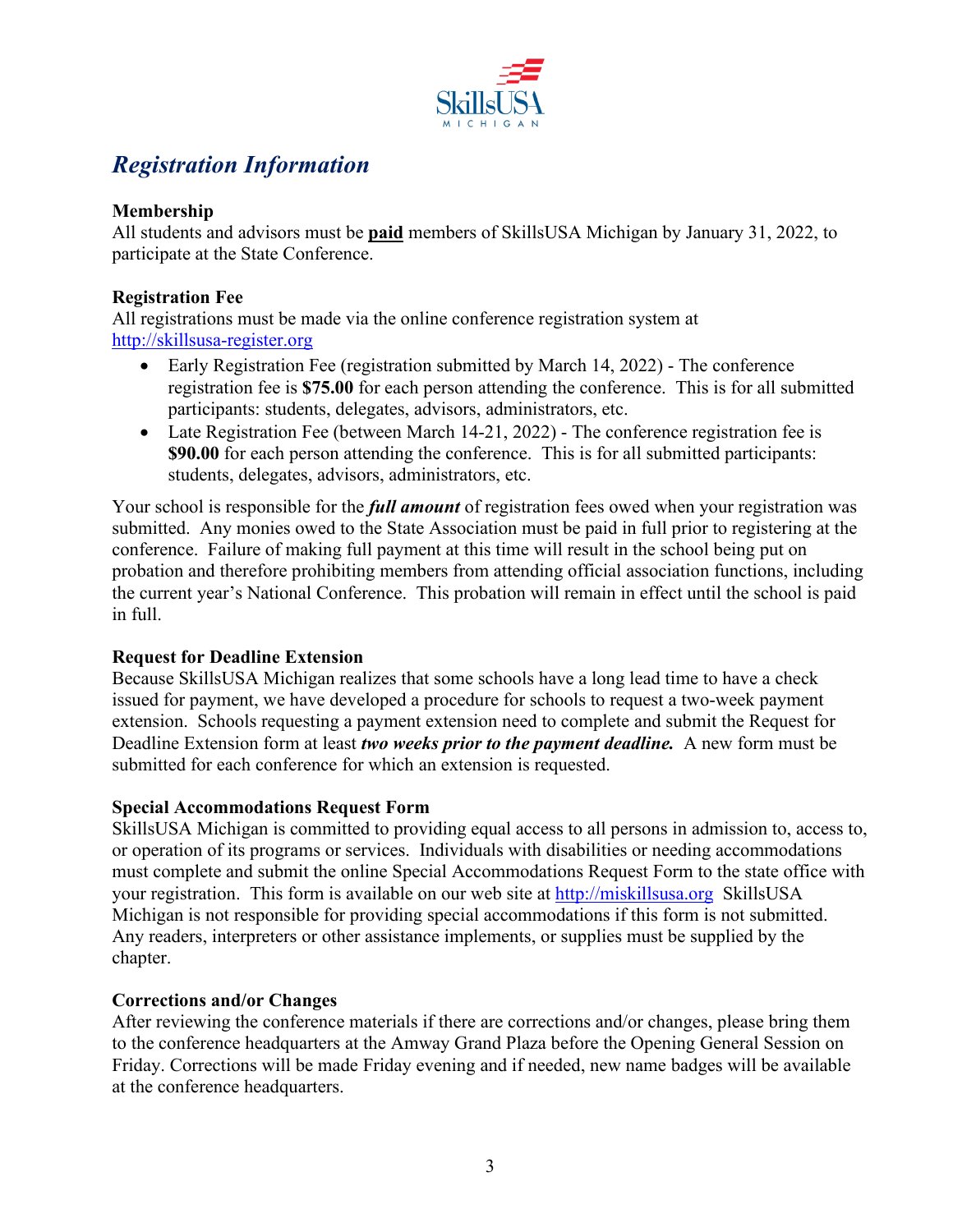

## *Competition Information*

Students may compete in only one contest at the State Conference.

### **Regional Contestant Forms**

The Regional Contestant Reporting Form or a Direct to State Online Form is **required** for all contests so that we know what contestants have qualified for the state contests. One of these forms *MUST* be filled out for all regional contests (including those contests going directly to State) and for both HS and CPS divisions. These forms are on the web site at [http://miskillsusa.org](http://miskillsusa.org/) Failure to submit one of these forms will result in those students NOT being allowed to compete at the State Conference! If we receive a State Conference registration for a contestant NOT on the appropriate Regional Contestant Ranking Sheet or Regional Direct to State Form, he/she will NOT be allowed to compete!

#### **Professional Development and Technical Assessments**

All students will be required to take an assessment. If the student's contest does not have a Technical Assessment, then the Professional Development assessment *(formerly known as the Leadership Test)* must be taken. Assessments will be administered online prior to the conference. The students with the top scores will be recognized. These tests are also used as a tiebreaker for competitors. The PD Assessment is not included in the final contest score. However, the Technical Assessment *may* be used as part of the final score, as per the contest's Technical Committee.

## **Available Contest Spots Lottery**

Available contest spots not filled by the approved number of regional qualifiers are filled by a contest lottery, as determined by the State Director. The procedure by contest is as follows:

- All regions are put in a hat and regions are drawn based on the number of available spots.
- The winning region's Regional Contestant Ranking Sheet is then consulted, and the next available competitor is then contacted.
- If there is no available competitor from a winning region, then the procedure starts over.

## **Contestant Meals**

The day of the competition, contestants are encouraged to bring with them snacks and/or lunch to the contest site, as they may not be able to leave the contest site until the contest is finished. Contestant lunches are not provided by SkillsUSA Michigan but may be provided by the contest technical committee.

## **Contest Information**

Contest information for each event will be available on our web site by the first week in March at [http://miskillsusa.org](http://miskillsusa.org/) The contest guidelines contain important information including what each competitor needs to bring to the contest and the contest clothing requirements.

#### **Resume**

All competitors will be required to submit a **one-page, type-written resume**. Online submission is no longer required. The resume will be turned in at the contest sites before the start of the contest. A penalty of 10 points will be assessed for failure to submit a resume at the beginning of the contest.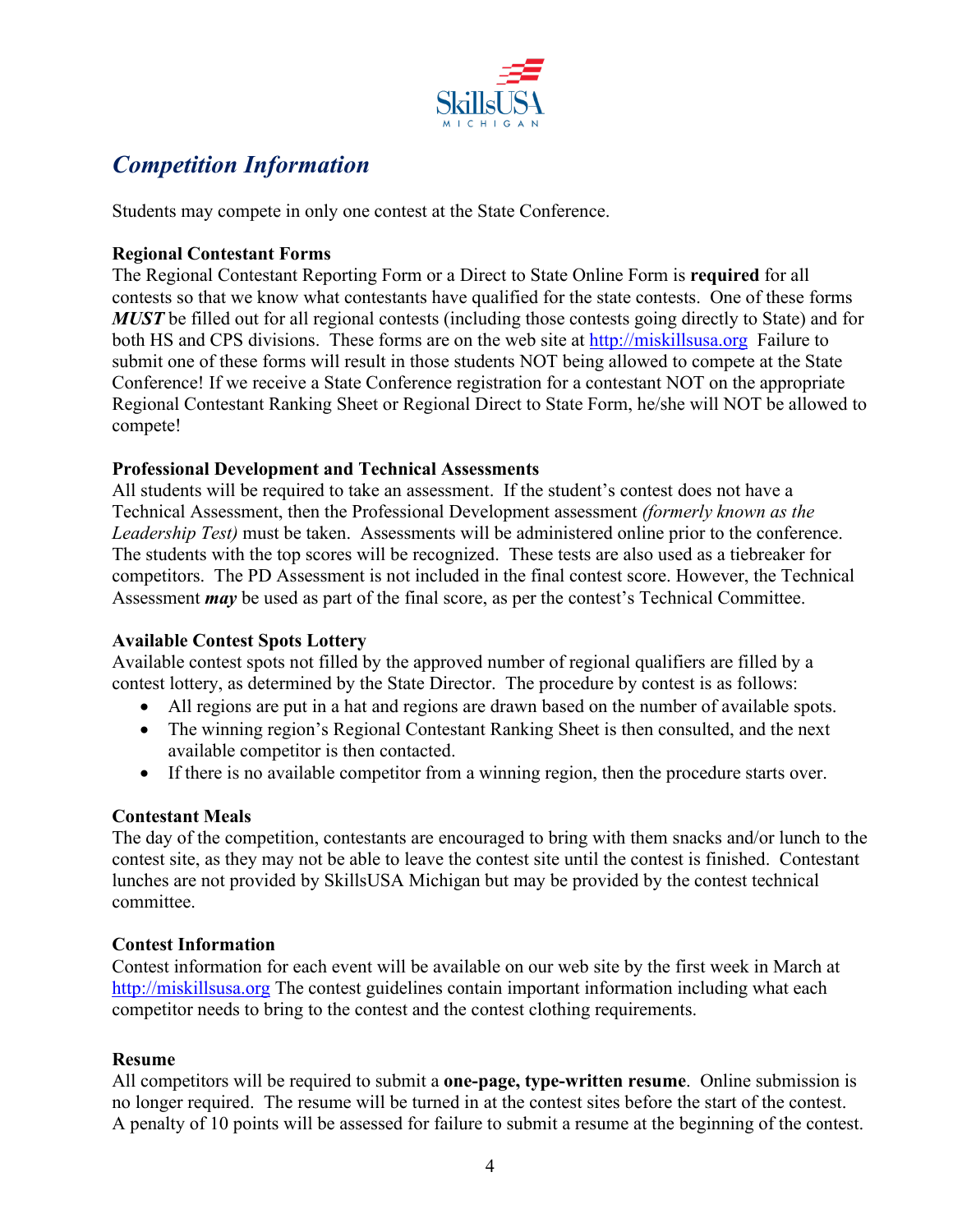

## *Housing Information*

- All schools are expected to stay at one of the conference hotels.
- Everyone staying in a hotel room in our housing block must be registered for the conference.
- Special requests are based upon the availability at the time the housing form and full prepayment are received at the hotel.
- Please note that all sleeping rooms may not be available upon arrival, delegates should plan accordingly.

#### **For 2022 only, we will allow schools to commute to the conference. Because this is not a desirable option due to liability, lack of student experience, and because hotel rooms help to pay for conference facilities, this option comes with two additional requirements:**

- There will be an additional \$70.00 per person fee for delegates that do not stay at one of the conference hotels both nights, or \$35.00 per person fee for delegates that only say one night.
- A form will need to be completed for each student that is commuting to and from the conference.

## **Hotels**

There is a unique housing form for each hotel since different housing rates are offered for each hotel. Advisors should review the rates listed and then select the hotel that best fits their needs. Once you have decided on your first choice for a hotel, select the corresponding form. If the hotel is not able to accommodate your rooms, you will be placed at the other hotel and that hotel will email you a revised invoice for your housing charges. Remember that the Amway Reservation Department will process registration forms in the order that both the form AND the payment are received.

Both hotels are connected to each other and the Convention Center by a series of Skywalks.

- Amway Grand Plaza Hotel 187 Monroe Avenue NW 616-774-2000
- Courtyard by Marriott 11 Monroe Avenue NW 616-242-6000

|                           | <b>Amway Grand Plaza</b> | <b>Courtyard by Marriott</b> |
|---------------------------|--------------------------|------------------------------|
| Single Room               | \$142.79                 | \$142.79                     |
| Double Room               | \$142.79                 | \$142.79                     |
| <b>Triple Room</b>        | \$164.59                 | \$142.79                     |
| <b>Quad Room</b>          | \$164.59                 | \$142.79                     |
| <b>Tower Luxury Suite</b> | \$321.55                 | n/a                          |
| <b>Plaza Luxury Suite</b> | \$321.55                 | n/a                          |

*The above room rates include the non-waivable 9% local tax. Suite room descriptions are on page 7*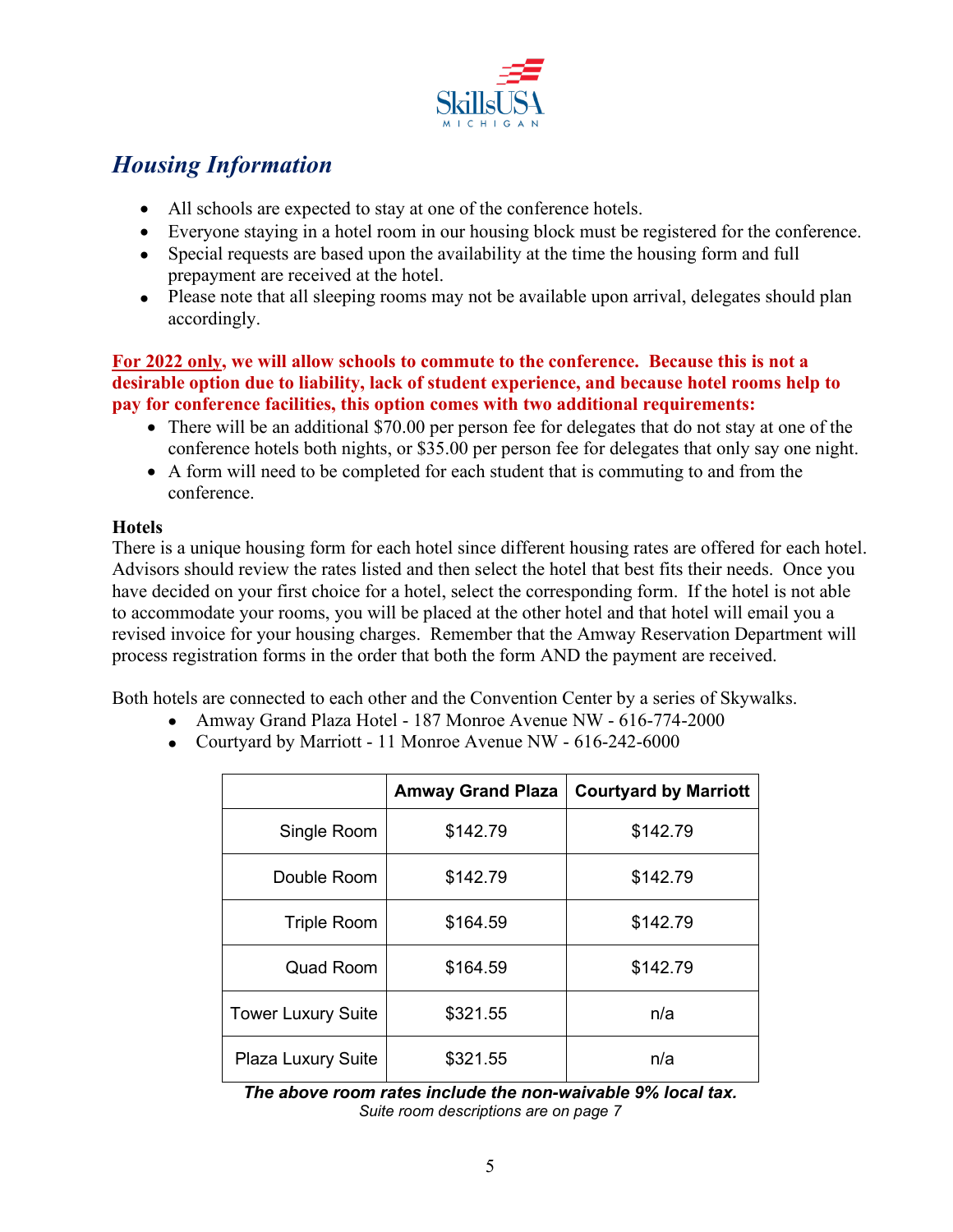

## **Hotel Reservation Procedure**

Room reservations are to be made by using the housing registration form. The housing form will be available on the SkillsUSA Michigan web site on February 28, 2022. *Please email completed forms as an attached Excel File (not a PDF file)* directly to the email address listed on the form. Hotel reservations cannot be made until March 1, 2022. The hotel must receive the reservations on or before March 18, 2022. **Full payment must be received prior to room reservations being confirmed.**

Please mail the payment to the hotel address on the Invoice worksheet found on the housing form.

## **For 2022 students may be housed in a single, double, a triple, or a quad room.**

**We strongly recommend that students should not stay in a single room for safety.**

If you plan with another school to room together, only one school should list the student on the housing form; this school should be designated as responsible for prepayment of the shared room. The other school(s) should then pay the designated school. Please note that the hotel cannot guarantee that the shared room will be near both schools' hotel rooms.

The same procedure will be in place if advisors from two different schools plan to room together. Remember to check with your intended roommate first. Also, remember to **register your spouse** if they will be staying with you during the conference.

- $\triangleright$  All housing changes are due by 5:00 pm on March 28, 2022.
- $\triangleright$  If a room is canceled after March 28, 2022, the school will not receive a refund for the first night's stay.
- $\triangleright$  Rooms will be reserved in the order that deposit (\$100 per room) is received, not when the file is emailed.
- $\triangleright$  You will be charged the state's 6% sales tax if the hotel does not receive a completed Tax-Exempt Certificate.

## **Incidental Charges**

All incidental charges, (i.e., room services, movies, etc.) must be paid before checking out. There is to be no room service or phone calls made from the room. All phones will be restricted so no outside calls can be placed unless a credit card imprint is left at the front desk at time of check-in. Hotel operators have been instructed not to connect outside or room-to-room calls after curfew.

#### **Elevator Repair Fee**

An elevator repair fee of \$800-\$1,300 will be charged to schools that require an elevator technician to release them from any elevator if it is determined that the school is at fault. This fee will be payable at check-out. For your safety, please refrain from overcrowding and jumping in the elevator. Failure to do so will result in the elevator becoming stuck and fees will be applied for repairs. Elevators are monitored by security cameras.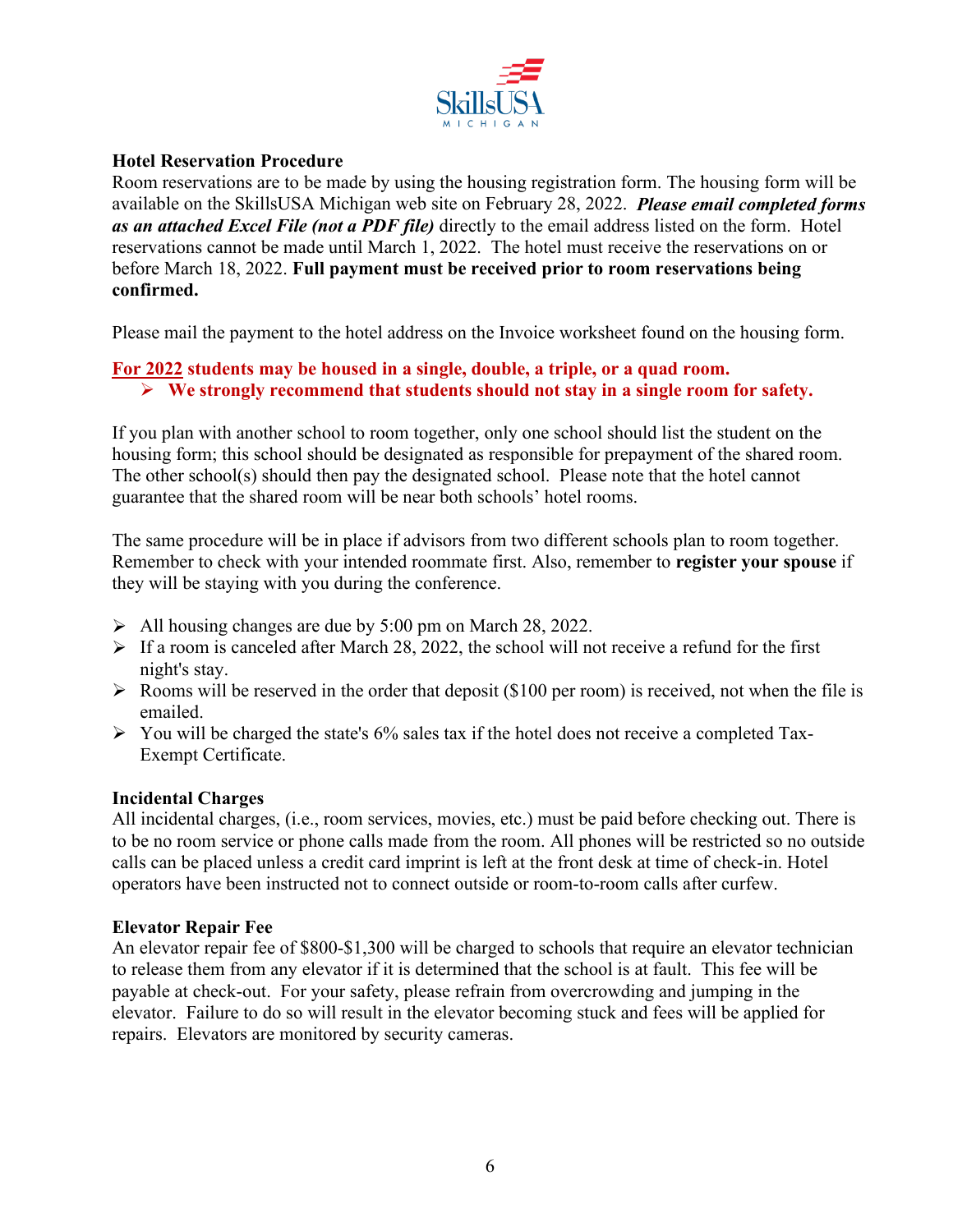

#### **Suites and Parlors**

Suites and parlor rooms are only available to schools that need four or more rooms. This is to help chapter advisors with large numbers of students to conduct chapter meetings without blocking hallways. Suites and parlors are assigned in the order that the registration lists and the deposit are received.

#### **Descriptions of suites available at the Amway Grand Plaza Hotel:**

- **Tower Suites:** They are open to schools that reserve six or more rooms. This two-room suite is located in the tower section of the hotel with a king bed and a separate living room. (16'x 15' living room and a 16'x 17' bedroom) These rooms have a connecting room with 2 queen beds-offered at the group rate.
- **Plaza Suites:** They are open to schools that reserve eight or more rooms. This two-room suite is located in the historic Pantlind section of the hotel with a king bed and a separate living room and dining room area. (36'x 14' living room/dining room and a 19'x 19' bedroom) These rooms have two connecting rooms: one with a king bed and one with 2 queen beds-offered at the group rate per room.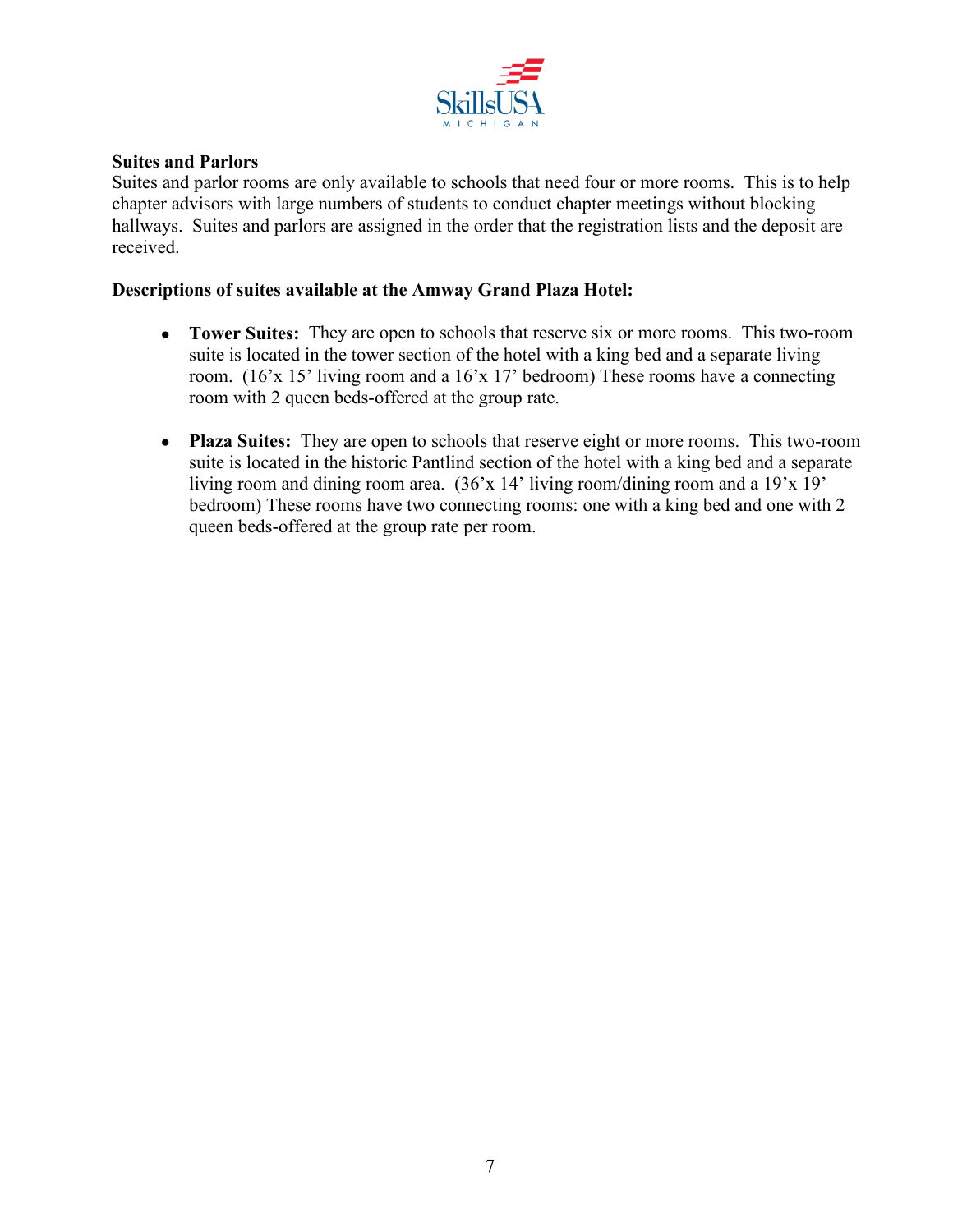

## **Hotel Conduct and Courtesy Guidelines**

One of SkillsUSA's purposes is to provide opportunities for personal development and preparation for adult life. SkillsUSA conferences and activities are prime opportunities to help members develop important social skills, and among those, appropriate hotel behavior. These guidelines have been designed to assist our members in this area; by no means is this list exhaustive.

- 1. Do not change rooms with a friend; you must stay in your assigned room. Your parents may call looking for you, and the hotel should be able to connect them to the proper room.
- 2. Students may not have a member of the opposite sex in their room unless the chapter advisor is present.
- 3. Irons and ironing boards are usually located in each guest room. If you use them, make sure you put them away at the end of each night.
- 4. Window curtains should be drawn when lights are on in your room. Be completely dressed if your curtains are open.
- 5. Be completely dressed according to the SkillsUSA Michigan Dress Code any time you're outside of your own room.
- 6. Do not leave money or valuables unattended in your room or hotel lobby. Keep your room door closed and locked at all times. If someone knocks, find out who it is before opening the door. Make certain the night lock is engaged before you go to bed.
- 7. Do not prop your door open. An open door invites strangers in.
- 8. We are not the only guests in the hotel. **Do not let your door slam when you enter or leave your room.**
- 9. Your room is not soundproof. **Be in your own room and quiet at curfew to give hotel guests peace and quiet when they want to sleep.**
- 10. Be courteous to all other hotel guests on the elevators/escalators. Because it's difficult to move the number of people we have participating at our activities, do not delay the elevators in any way. When entering an elevator, step aside to let people off the elevator before getting on. Whenever possible, especially if you only must go up or down a floor or two, see if you can take the stairs to help with elevator congestion.
- 11. For your safety, please refrain from overcrowding and jumping in the elevator. Failure to do so will result in the elevator becoming stuck and a fee of \$800-\$1,300 will be applied for repairs. Elevators are monitored by security cameras.
- 12. Be sure your room is in neat order when you checkout. All trash should be placed in the trash can, irons and ironing boards put away, bedding at least piled on the bed, and towels in the bathtub.
- 13. You may not order any food deliveries after curfew. This includes deliveries from room service and off-property restaurants.
- 14. When dining in the hotel or neighboring restaurants, please remember the following guidelines for gratuities; 15% of bill for good service and 20% of bill for great service.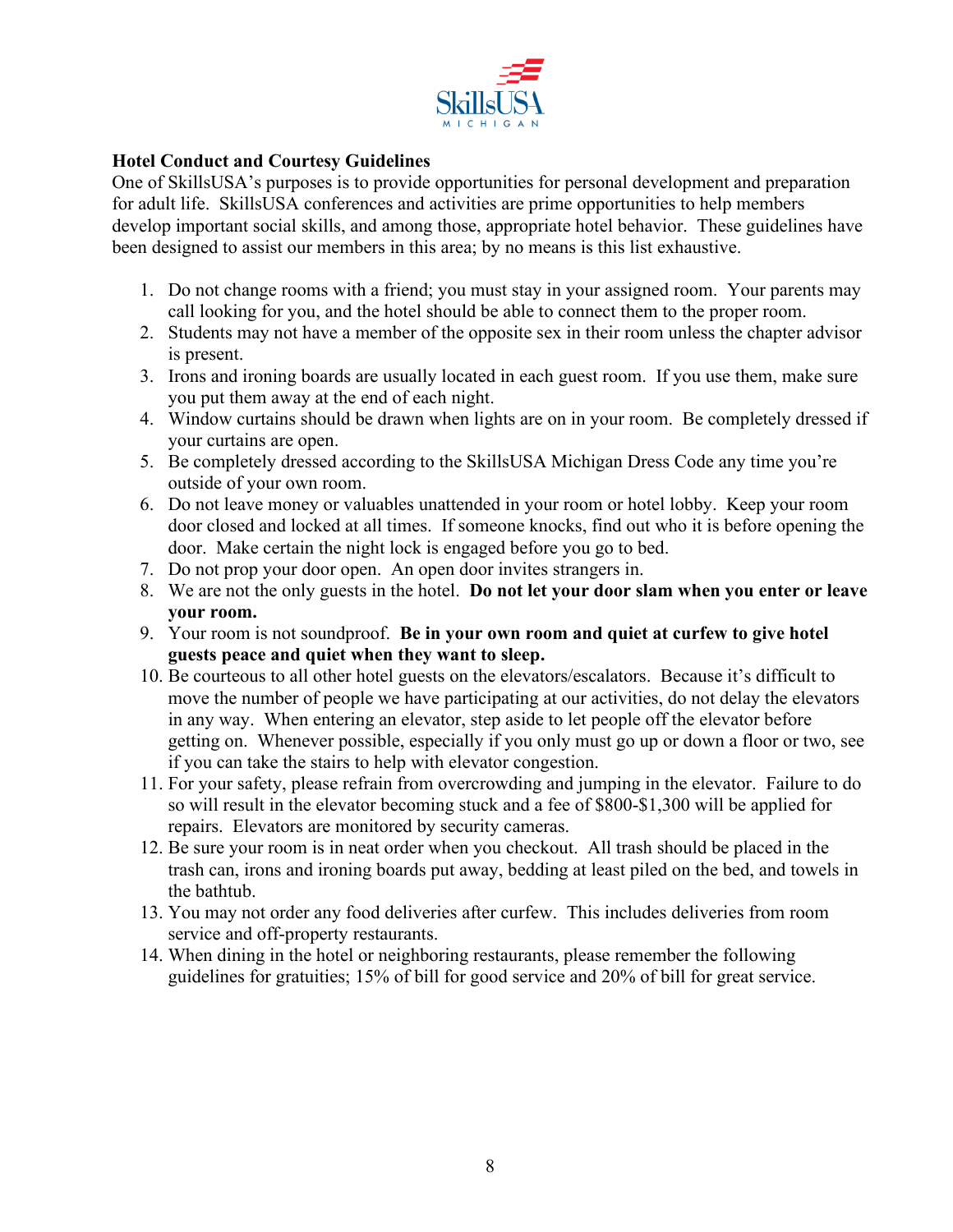

## *State Conference Tentative Agenda*

 $\blacksquare$ . April 8, 2022

| Conference Registration<br>(All schools)  | Amway Grand Plaza<br><b>Registration Desk 2</b> |
|-------------------------------------------|-------------------------------------------------|
| <b>State Officer Candidate Interviews</b> | Amway Grand Plaza                               |
| Hotel Check-In                            | <b>Assigned Hotel Front Desk</b>                |
| <b>Opening General Session</b>            | DeVos Place                                     |
| Curfew                                    |                                                 |
|                                           |                                                 |
| <b>Contests Conducted</b>                 | Various Locations                               |
| Delegate Meeting                          | Amway Grand Plaza                               |
| <b>Advisor Meeting</b>                    | Amway Grand Plaza                               |
| <b>Statesman Award Certification</b>      | Amway Grand Plaza                               |
| Curfew                                    |                                                 |
|                                           |                                                 |
| <b>Awards Ceremony</b>                    | DeVos Place                                     |
|                                           |                                                 |

## *State Conference Activities*

#### **Transportation**

SkillsUSA Michigan will provide transportation from the official conference hotels to most contests on Saturday. A schedule will be enclosed in your chapter registration packet.

## **State Officer Application**

Being a State Officer is one of the highest honors a student can achieve in SkillsUSA Michigan. If you have a student who wants to run for a state office, please have them complete and submit the State Officer Application by March 1, 2022. The State Officer Application is available on our website at [http://miskillsusa.org](http://miskillsusa.org/)

#### **Official Voting Delegates**

Each chapter will have official voting delegates at the Delegate Meeting. All delegates must be registered for the state conference. Students that are already attending the conference in another capacity (competitor, observer, alternate, etc.) may also serve as an official voting delegate. Only students with a delegate or alternate ribbon on their name tag will be admitted to the Delegate Meeting on Saturday afternoon and therefore, be allowed to vote for the state officers and on state business.

The number of official voting delegates is based on your chapter's membership as of January 31, 2022. The chart of official voting delegates will be posted on the web site in February.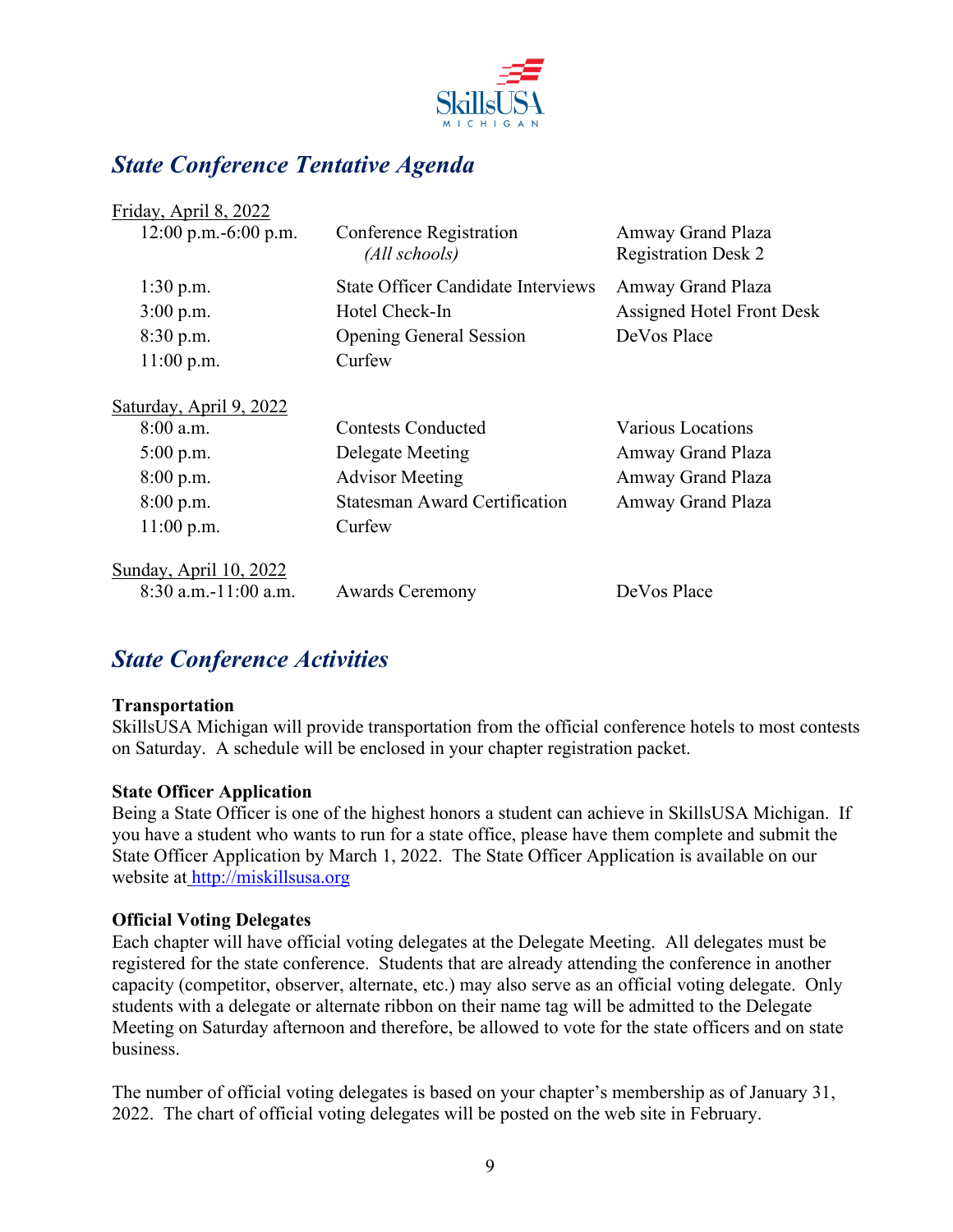

### **Industry Awards Procedure**

To conserve time and resources, the industry awards will be announced and distributed as follows.

- Announcement Before the Awards Ceremony begins, recognition will be given to the industry award donors on the large screen and again when the contest is announced.
- Program Industry award donors will also be recognized in the State Conference program.
- Distribution The industry awards will be given to the winners in a separate room outside of the ballroom. After the winners receive their medal and plaque on stage and have had their picture taken, they will need to go to the industry awards room and show their plaque to claim their industry award. They must show their plaque to receive their industry award.

For an industry award donor to receive recognition at the State Conference, the Industry Awards Form must be filled out completely and sent to the State Office by **March 1, 2022**. This form is available at [http://miskillsusa.org](http://miskillsusa.org/)

#### **Friday Miracle Minute**

At the Friday Opening General Session, we will have a Miracle Minute to donate money to a charity. We are asking all students and advisors to donate a few dollars and/or their pocket change to this Community Service activity. Please be sure to bring your donation with you to the Friday Opening General Session.

#### **State-wide Food Sculpture Contest**

SkillsUSA supports community service activities, and the State Officers are sponsoring a State-wide Food Sculpture Contest. Winning schools will be recognized at the Sunday Morning Awards Program. Detailed information about the State-wide Food Sculpture Contest is available on our website at [http://miskillsusa.org](http://miskillsusa.org/)

#### **Saturday Advisor Meeting**

All advisors are asked to attend the Advisor Meeting on Saturday night. This meeting is conducted by the Advisors Council. Advisor Years of Service awards and information regarding the National Leadership and Skills Conference will be given out at this meeting.

#### **Saturday Statesman Award Certification**

All students can earn the Michigan Statesman Award on Saturday evening. Information will be included in your school packet. The award (a pin and certificate) can be earned by:

- Reciting to a state officer the answers to SkillsUSA knowledge questions.
- Have the state officer initial the spaces by all of the oral questions that he or she has reviewed.
- Turning in the completed checklist that evening.

#### **Non-Discrimination Policy**

SkillsUSA Michigan is committed to creating and maintaining a healthy and respectful environment for all of members. Our philosophy is to ensure all members, regardless of race, color, religion, gender, national origin, age, disability, sexual orientation, or socio-economic status, are treated equally and respectfully. Any behavior in the form of discrimination, harassment or bullying will not be tolerated. It is the responsibility of all members to uphold and contribute to this climate.